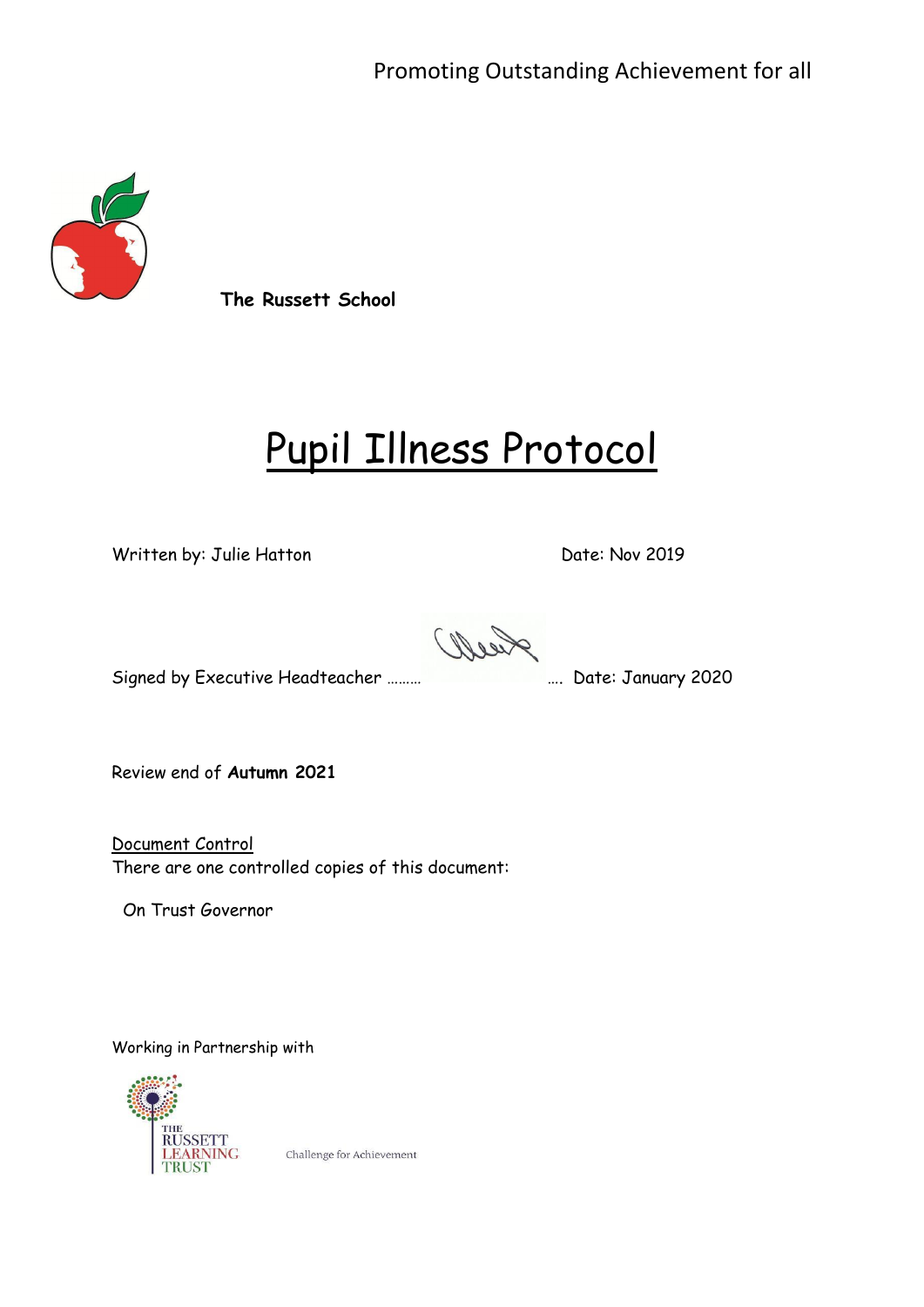#### **Introduction**

This protocol outlines procedures to be followed in the event of a pupil illness. As illnesses are diverse in nature it will not be possible to cover all eventualities. It is always important that a pupil attends the academy and in a fit and healthy condition to learn. Making sure a child attends the academy is a legal responsibility as a parent/guardian.

Regular and full attendance is key to ensuring that a child makes the most of their learning and reaching their full potential.

#### **Absence Reporting Procedure**

There is a clear process to be followed to inform the academy that your child will not be attending:

- Parent/carer must inform the academy the academy of the reason for your childs absence as soon as possible /by 9.30am. Contact can be made by telephone, email or letter on the first day of absence. When your child is ill, we should be notified of the nature of the illness and when this can be predicted the date that the child is able to return. (The parent/carer needs to contact us on each subsequent day the child is ill/ will be absent.)
- If the academy receives no communication, we will follow our absence procedure by phoning home to ascertain the child's whereabouts and reason for absence. If the academy cannot contact the parent at home, we will contact other emergency contacts until the whereabouts of the child and their well-being can be confirmed.
- If we cannot contact anyone who can confirm the child is safe and well, we will follow up the absence using information known about the pupil and their specific circumstances.

#### **Decisions regarding attendance or absence**

When deciding whether or not a child is too ill to attend the academy. Please consider the following:

- Is the child well enough to carry out the activities of the educational day?
- Does the child have a condition that could be passed on to other children, transport and staff?

#### **Pupils who become unwell during the day**

If a child becomes ill during the day, every effort will be made to contact their Parents/carer and failing that, their emergency contacts. It is therefore important to keep the academy informed of any changes to home/mobile numbers, or any change of home arrangements.

We will only contact parents/carers if and when we believe that the child

Could cause others to be unwell and/or is contagious.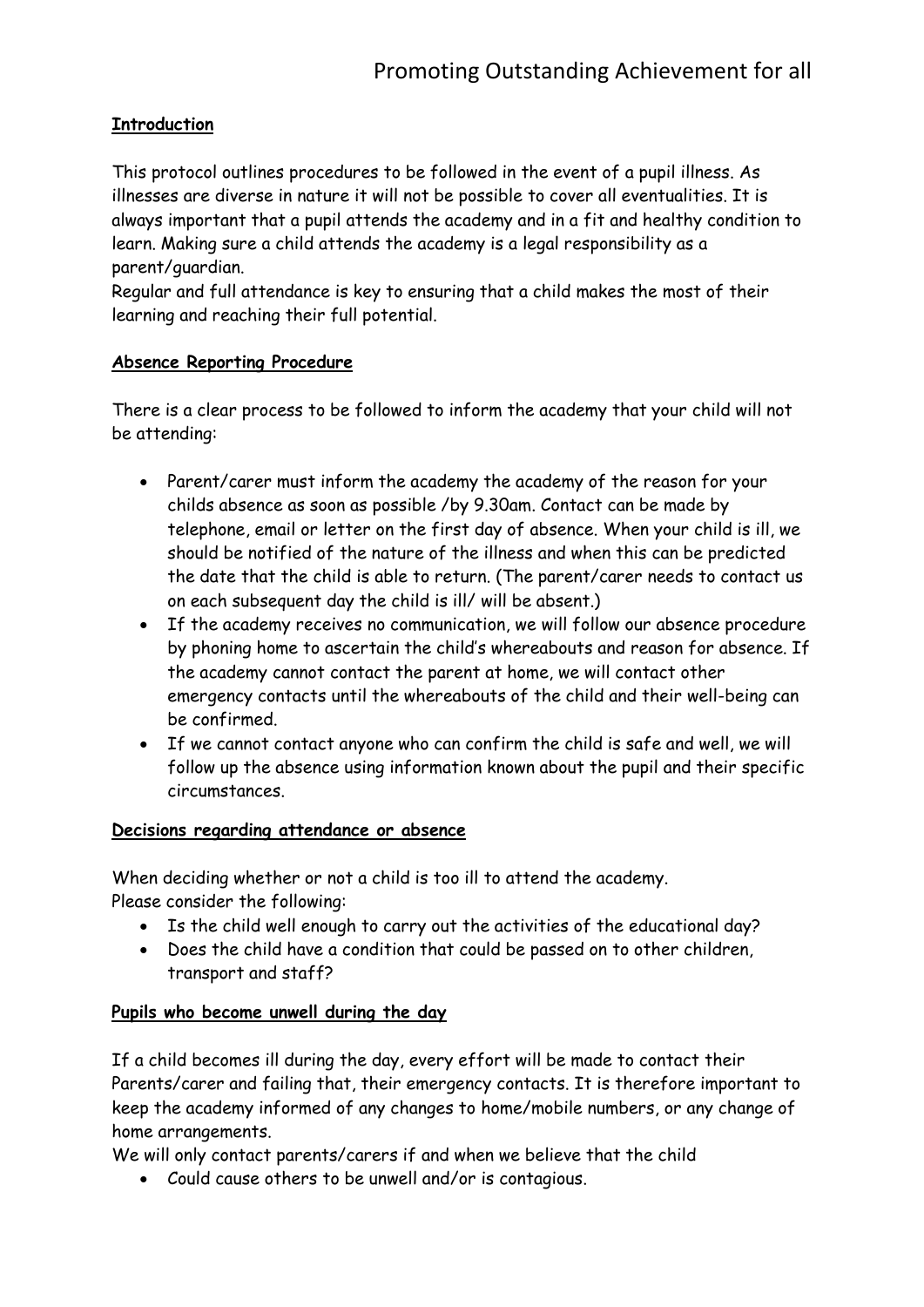Is not well enough and as a result cannot fully engage in the activities and learning during that day.

It is essential for your child's health that you always respond when we call.

#### **Common Condition:**

Most illnesses can be classified as one of a few minor health conditions. Whether or not you send your child to the academy will depend on how severe you judge the illness to be.

This guidance can help you to make that judgment. If you're still concerned about a child's health, please seek further professional medical advice.

- Cough & cold a child with a minor cough or cold may attend the academy. If the cold is accompanied by shivers or drowsiness, the child will need to go home, and return to the academy 24 hours after they are feeling better. If the child has a more severe and long lasting cough, the parent/carer will need to consult their GP.
- Raised temperature if a child appears to have a raised temperature or is feeling ill with signs of an acute illness, they will need to go home/remain at home. They can return when they are feeling better.
- Rash rashes can be the first sign of many infectious illnesses such as chickenpox and measles. Children with these conditions **must not** be in the academy. If your child has a rash, the parent/carer needs to consult their GP.
- Headaches a child with a minor headache does not usually need to be at home. If the headache is more severe or is accompanied by other symptoms such as raised temperature or drowsiness, parent/carer will be contacted.
- Vomiting and diarrhoea children with these conditions **must** stay at home, if in the academy we will contact you to collect your child. They can return 48 hours after their symptoms have stopped. Most cases get better without treatment, but if symptoms persist consult your GP.
- Sore throat a child with a sore throat alone does not have to be kept at home. If a child is feeling ill with it, parent/carer will be contacted and the child **must** go home.

We want to ensure that other children who can be more susceptible to illness do not become ill as a result and to ensure our staff do not become ill which reduces our high levels of staffing.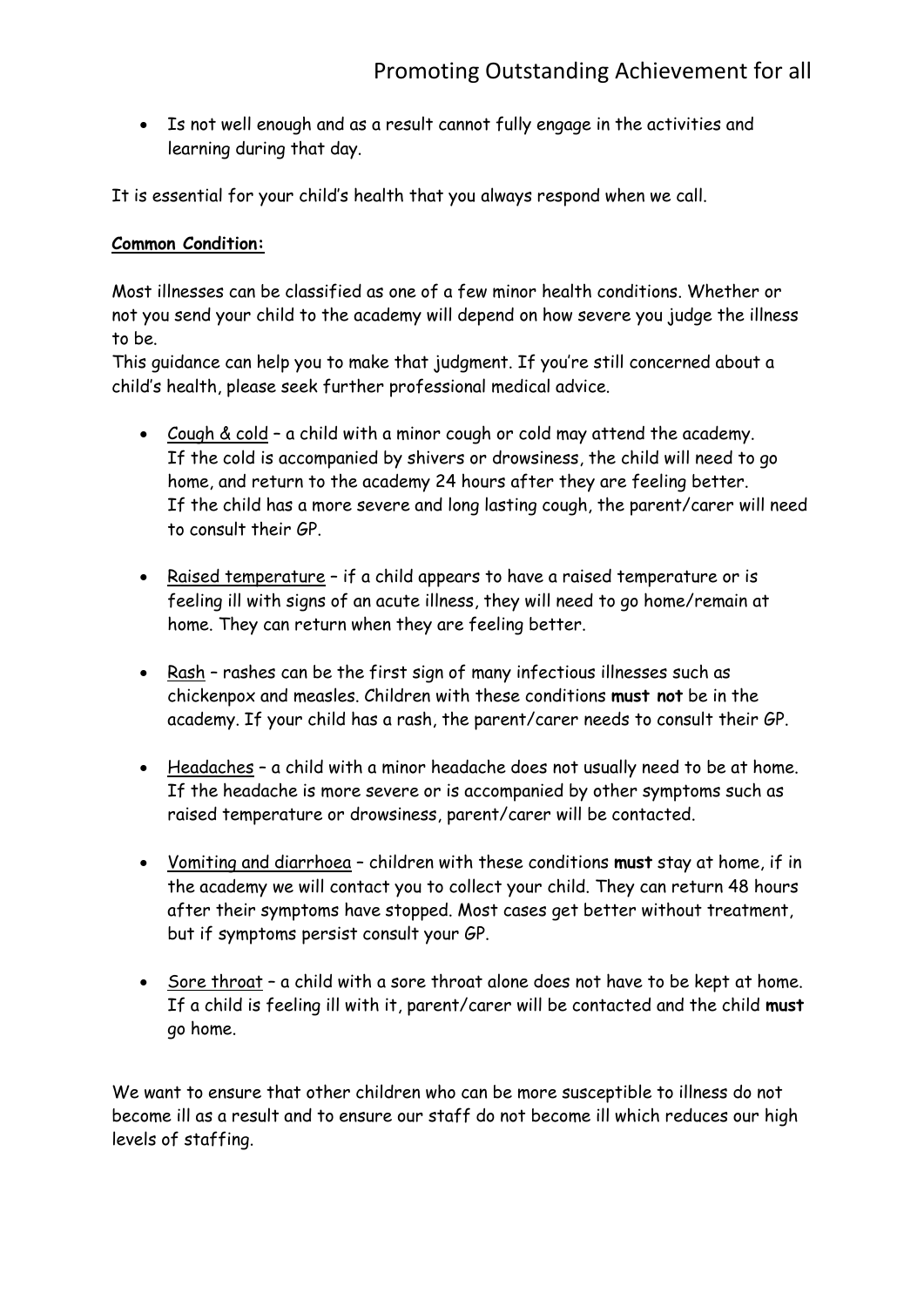To minimise the risk of infection to other children and staff the following guidelines are suggested.

#### **Rashes and skin infections:**

**Children with rashes should be considered infectious and assessed by their GP.**

| <b>DISEASE/ILLNESS</b>                           | <b>MINIMAL EXCLUSION</b><br><b>PERIOD</b>                                                          | <b>COMMENTS</b>                                                                                                                  |
|--------------------------------------------------|----------------------------------------------------------------------------------------------------|----------------------------------------------------------------------------------------------------------------------------------|
| Athletes Foot                                    | None                                                                                               | Athlete's foot is not a<br>serious condition. Treatment<br>is recommended                                                        |
| Chickenpox                                       | 5 days from onset of<br>rash                                                                       | Blisters on the rash must be<br>dry and crusted over.<br>Pregnant staff should take<br>prompt advice from their GP<br>or midwife |
| Cold Sores                                       | None                                                                                               | Avoid kissing and contact<br>with the sores. Cold Sores<br>are generally mild and self-<br>limiting                              |
| German Measles<br>(Rubella) or Measles *         | 4 days from onset of<br>rash<br>and until child feels well                                         | Preventable by vaccination<br>with 2 doses of MMR.<br>Pregnant staff consult<br>prompt advice from their GP<br>or midwife        |
| Glandular fever                                  | None                                                                                               |                                                                                                                                  |
| Hand Foot and Mouth                              | None                                                                                               | Exclusion may be considered<br>in<br>some circumstances                                                                          |
| Impetigo                                         | Once the spots have<br>crusted or healed or 48<br>hours of antibiotics and<br>the child feels well | Antibiotic treatment speeds<br>healing<br>and infectious period                                                                  |
| Ringworm                                         | Exclusion not usually<br>required                                                                  | Treatment is required                                                                                                            |
| Scabies                                          | Child can return to school<br>after first treatment                                                | Household and close<br>contacts<br>require treatment                                                                             |
| Scarlet Fever                                    | When child feels well,<br>and 48 hours after start<br>of antibiotics                               | Antibiotic treatment is<br>recommended for the<br>affected child                                                                 |
| Slapped Cheek / Fifth<br>Disease, Parvovirus B19 | None (once rash has<br>developed)                                                                  | Pregnant staff should take<br>prompt advice from their GP<br>or midwife                                                          |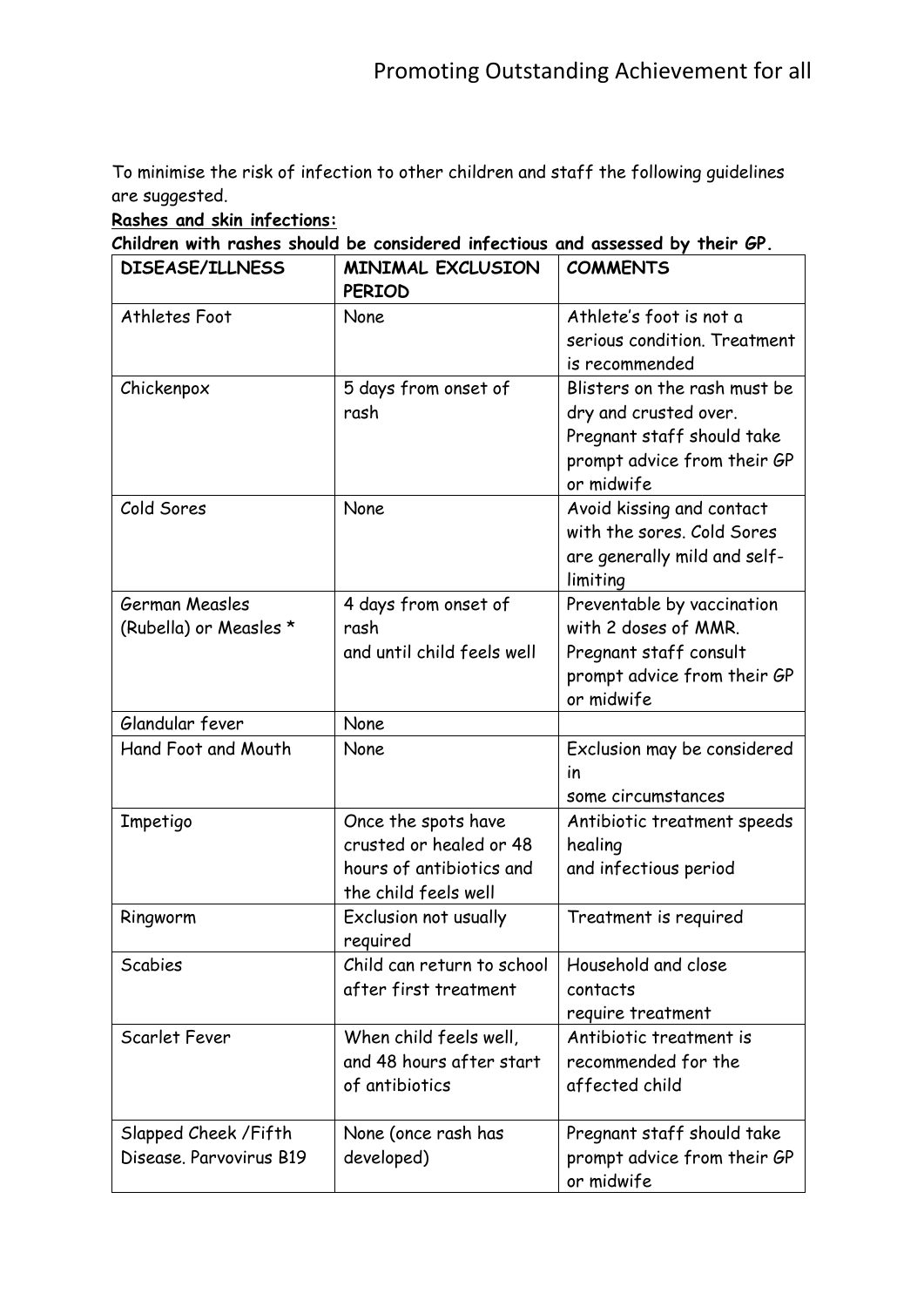# Promoting Outstanding Achievement for all

| Shingles           | Exclude only if rash is<br>weeping and cannot be<br>covered | Can cause chickenpox in<br>those who are not immune,<br>i.e. have not had chickenpox.<br>It is spread by very close<br>contact and touch. Pregnant<br>staff-should take separate<br>advice from their GP or<br>midwife |
|--------------------|-------------------------------------------------------------|------------------------------------------------------------------------------------------------------------------------------------------------------------------------------------------------------------------------|
| Warts and Verrucae | None                                                        | Verrucae should be covered<br>in<br>swimming pools, gymnasiums<br>and<br>changing rooms                                                                                                                                |

### **Diarrhoea and Vomiting Illness:**

| <b>DISEASE/ILLNESS</b> | <b>MINIMAL EXCLUSION</b> | <b>COMMENTS</b> |
|------------------------|--------------------------|-----------------|
|                        | <b>PERIOD</b>            |                 |
| Diarrhoea and/or       | 48 hours from the last   |                 |
| Vomiting               | episode of diarrhoea or  |                 |
|                        | vomiting                 |                 |

#### **Respiratory Infections:**

| <b>DISEASE/ILLNESS</b>            | <b>MINIMAL EXCLUSION</b><br><b>PERIOD</b>                                                                         | <b>COMMENTS</b>                                                                     |
|-----------------------------------|-------------------------------------------------------------------------------------------------------------------|-------------------------------------------------------------------------------------|
| Flu (influenza)                   | Until recovered                                                                                                   | Report outbreaks to local<br>HPT.                                                   |
| Tuberculosis (TB)                 | Consult local HPT. For<br>advice                                                                                  | Only lung TB is infectious to<br>others, needs close<br>prolonged contact to spread |
| Whooping cough<br>(pertussis) $*$ | 2 days from starting<br>antibiotic treatment, or<br>21 days from the onset<br>of<br>symptoms if no<br>antibiotics | Preventable by vaccination                                                          |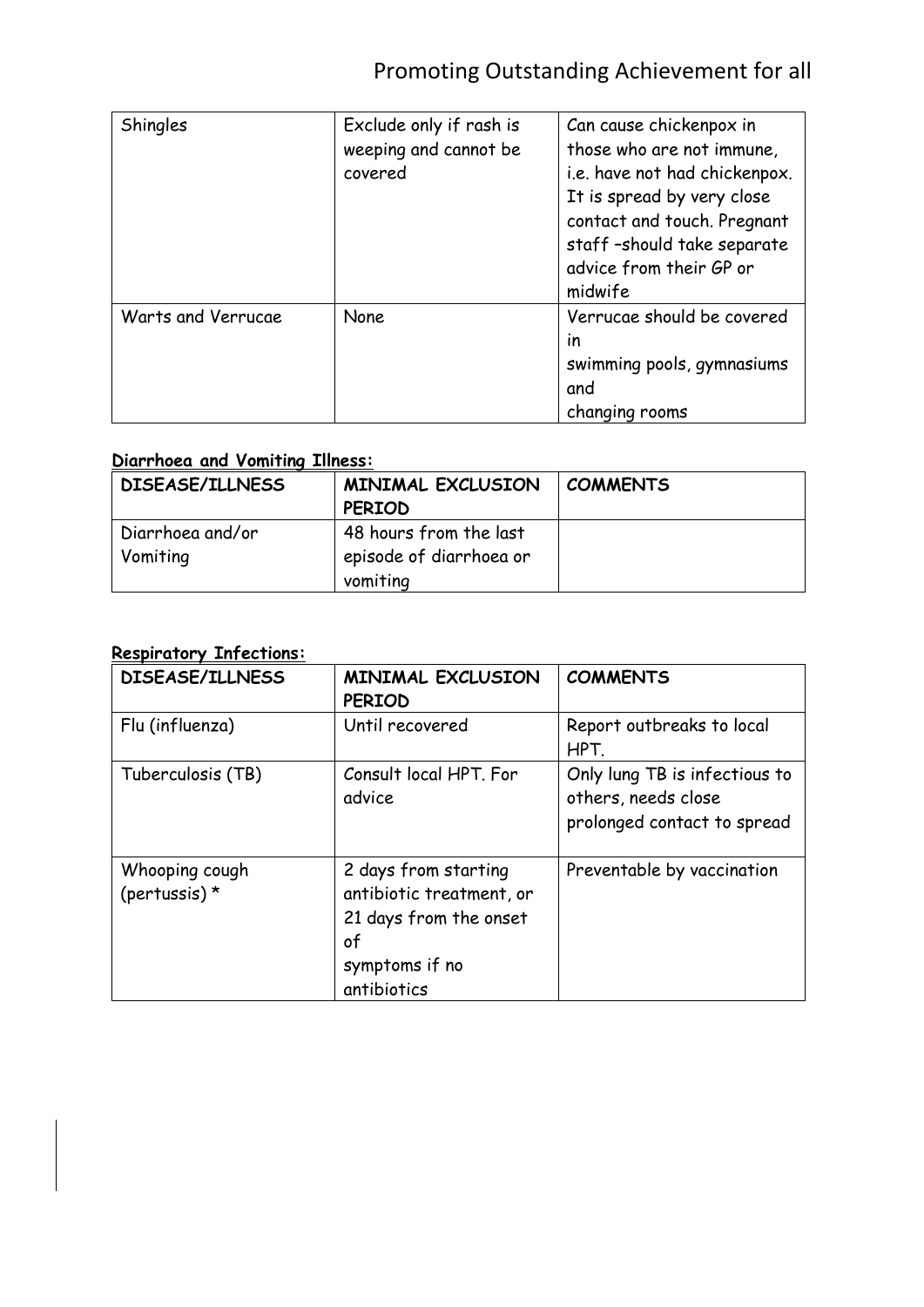| <b>DISEASE/ILLNESS</b>                    | <b>MINIMAL EXCLUSION</b><br><b>PERIOD</b>                                                     | <b>COMMENTS</b>                                                                                                                                                                |
|-------------------------------------------|-----------------------------------------------------------------------------------------------|--------------------------------------------------------------------------------------------------------------------------------------------------------------------------------|
| Conjunctivitis                            | None                                                                                          |                                                                                                                                                                                |
| Diphtheria *                              | Exclusion is essential<br>Always consult with local<br><b>HPT</b>                             | Preventable by vaccination.<br>Family contacts must be<br>excluded until cleared to<br>return by local HPT                                                                     |
| <b>Head Lice</b>                          | None                                                                                          | Treatment recommended<br>when live lice seen                                                                                                                                   |
| Hepatitis A*                              | 7 days<br>after onset of jaundice<br>(or seven days after<br>symptom onset if no<br>jaundice) | Local HPT will advise on<br>control measures                                                                                                                                   |
| Hepatitis $B^{\star}, C^{\star}$ , HIV    | None                                                                                          | Hepatitis B and C and HIV<br>are blood borne viruses that<br>are not infectious through<br>casual contact                                                                      |
| Meningococcal meningitis<br>septicaemia * | Until recovered                                                                               | Preventable by vaccination.<br>Seek advice from local HPT                                                                                                                      |
| Meningitis due to other<br>bacteria *     | Until recovered                                                                               | Preventable by vaccination.<br>Seek advice from local HPT                                                                                                                      |
| Meningitis viral *                        | None                                                                                          | Milder illness. There is no<br>reason to exclude siblings or<br>other close contacts of a<br>case                                                                              |
| <b>MRSA</b>                               | None                                                                                          | Good hygiene, in particular<br>hand washing and<br>environmental cleaning, are<br>important to minimise<br>spread. If further<br>information is required,<br>contact local HPT |
| Mumps *                                   | 5 days after onset of<br>swelling                                                             | Preventable by vaccination<br>$(MMR \times 2)$                                                                                                                                 |
| Threadworms                               | None                                                                                          | Treatment is recommended<br>for the child and household                                                                                                                        |
| Tonsillitis                               | None                                                                                          | There are many causes, but<br>most are due to viruses and<br>do not need an antibiotic                                                                                         |

#### **Other Infections:**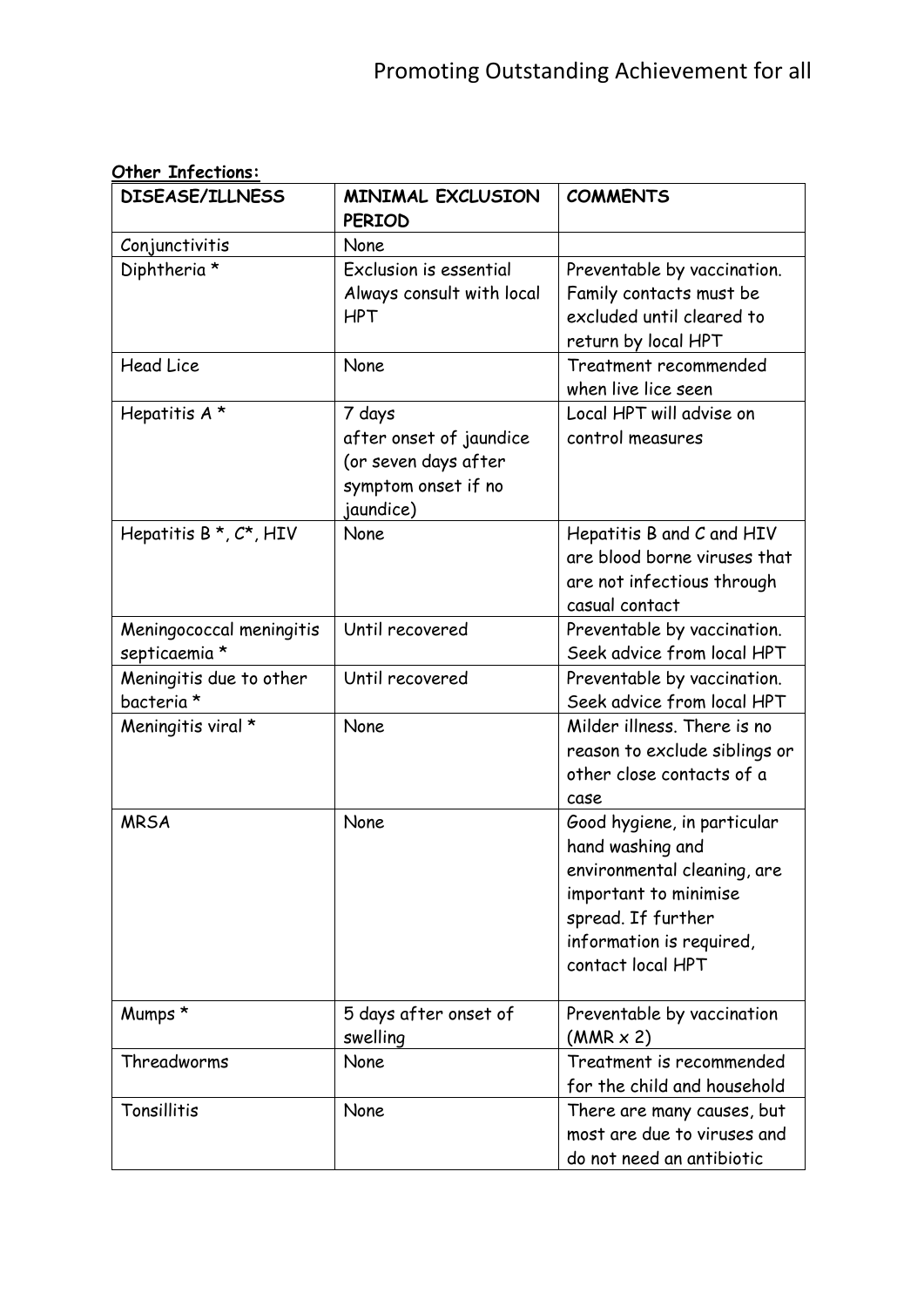#### **If in any doubt, professional medical advice should be sought.**

For further information please see Public Health England's 'Guidance on Infection Control in Schools and Other Childcare Settings'.

#### If appropriate, and the severity demands, the academy will call an ambulance. A member of staff will accompany the pupil and leave when a parent/carer or family member arrives at the hospital.

#### **Administration of Medication Policy**

As stated in our separate Administration of Medicines policy, medicines **must** be administered at home and only taken in the academy when absolutely necessary (where it would be detrimental to the child's health if the medicine were not taken during the educational day).

#### **The academy will only accept:**

- 1. Medicines prescribed by a medical practitioner
- 2. Medicines that need to be administered in excess of three times per day
- 3. Medicines in their original container
- 4. Containers with labeling identifying the child by name and with original instructions for administration and in date.

#### **The academy will not accept or administer:**

- Medicines that are to be administered three times per day
- Piriton
- Paracetamol eg. Calpol

#### **Storage of Medicines**

These will be kept in a locked cupboard or fridge (if required) and only accessed by named adults, or with the permission of the Executive Head Teacher / Head of academy/ or Deputy.

When supervising the medication, the named adult must complete a record showing the date and time and details/dosage of the medication.

Under no circumstances should a parent send a child in with any medicines, e.g. throat sweets/tablets, without informing the academy. These could cause a hazard to the child or to another child if found and swallowed.

**NB:**

Parents/carers are welcome to come into the academy to administer medicines themselves.

#### Equality Statement

On considering this policy there are no significant issues. Equality will always be reviewed as and when necessary or in the light of any changes.